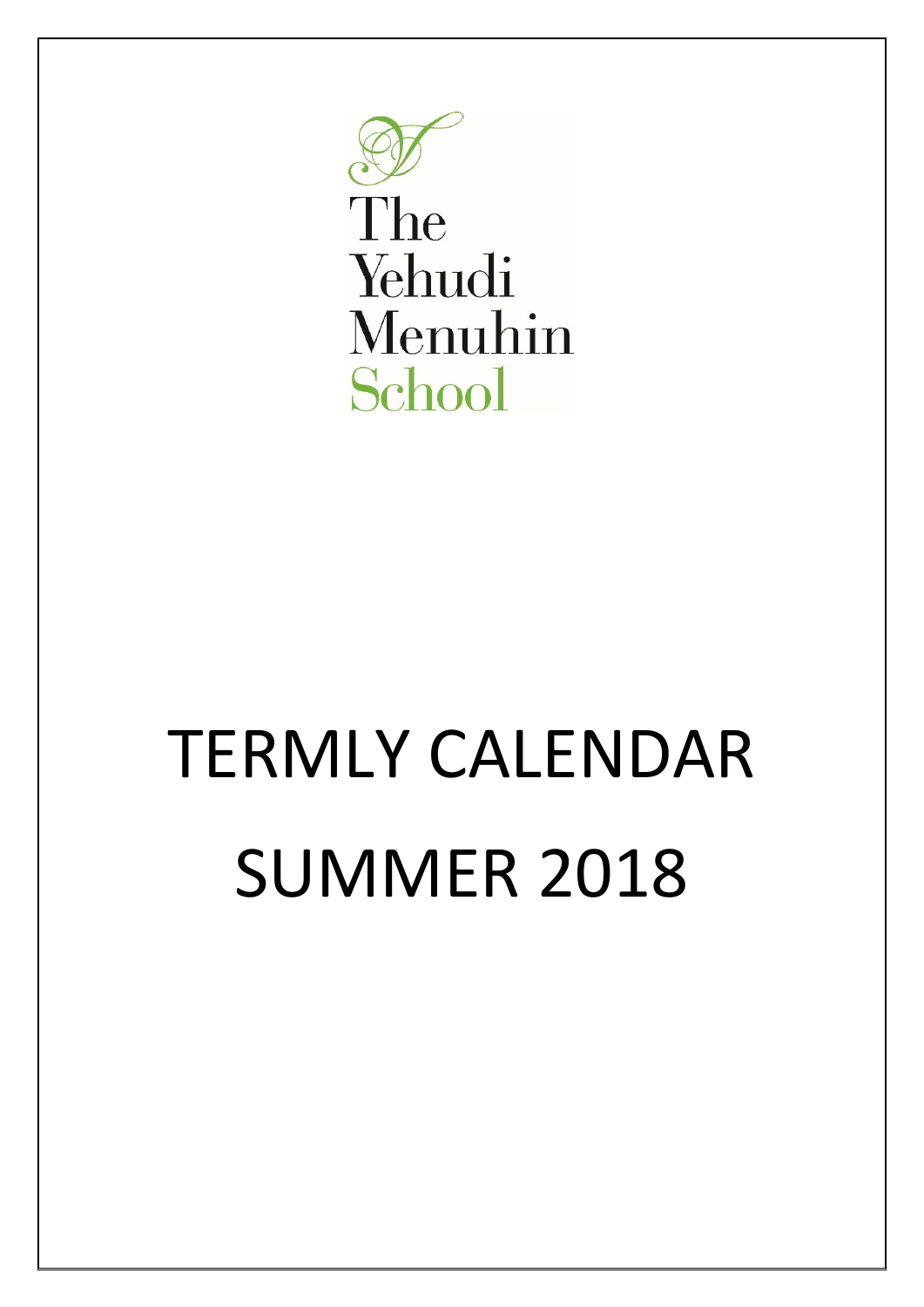| <b>SUMMER TERM 2018</b>         |                                  |                                                                                                                                                                                                                                                                                                                                                                                                                                                                                                                                                                                                                                                                                                                                                                                                                                                                                                                                                                                                                                                                                                                                                                                                                                  |
|---------------------------------|----------------------------------|----------------------------------------------------------------------------------------------------------------------------------------------------------------------------------------------------------------------------------------------------------------------------------------------------------------------------------------------------------------------------------------------------------------------------------------------------------------------------------------------------------------------------------------------------------------------------------------------------------------------------------------------------------------------------------------------------------------------------------------------------------------------------------------------------------------------------------------------------------------------------------------------------------------------------------------------------------------------------------------------------------------------------------------------------------------------------------------------------------------------------------------------------------------------------------------------------------------------------------|
| <b>April</b>                    |                                  |                                                                                                                                                                                                                                                                                                                                                                                                                                                                                                                                                                                                                                                                                                                                                                                                                                                                                                                                                                                                                                                                                                                                                                                                                                  |
| Week 1                          |                                  |                                                                                                                                                                                                                                                                                                                                                                                                                                                                                                                                                                                                                                                                                                                                                                                                                                                                                                                                                                                                                                                                                                                                                                                                                                  |
| Su                              | 15                               | Boarders return by 6.00pm                                                                                                                                                                                                                                                                                                                                                                                                                                                                                                                                                                                                                                                                                                                                                                                                                                                                                                                                                                                                                                                                                                                                                                                                        |
| Mo                              | 16                               | 8.30-8.45am Pastoral Staff Meeting, Staff Room                                                                                                                                                                                                                                                                                                                                                                                                                                                                                                                                                                                                                                                                                                                                                                                                                                                                                                                                                                                                                                                                                                                                                                                   |
|                                 |                                  | 9.00-9.25am Morning Meeting, Recital Room                                                                                                                                                                                                                                                                                                                                                                                                                                                                                                                                                                                                                                                                                                                                                                                                                                                                                                                                                                                                                                                                                                                                                                                        |
|                                 |                                  | 9.30-10.25am Full Staff Meeting, Recital Room                                                                                                                                                                                                                                                                                                                                                                                                                                                                                                                                                                                                                                                                                                                                                                                                                                                                                                                                                                                                                                                                                                                                                                                    |
|                                 |                                  | 10.30am Break                                                                                                                                                                                                                                                                                                                                                                                                                                                                                                                                                                                                                                                                                                                                                                                                                                                                                                                                                                                                                                                                                                                                                                                                                    |
|                                 |                                  | 10.45am-12.30pm Junior and Senior Orchestra                                                                                                                                                                                                                                                                                                                                                                                                                                                                                                                                                                                                                                                                                                                                                                                                                                                                                                                                                                                                                                                                                                                                                                                      |
|                                 |                                  | Sectional rehearsals                                                                                                                                                                                                                                                                                                                                                                                                                                                                                                                                                                                                                                                                                                                                                                                                                                                                                                                                                                                                                                                                                                                                                                                                             |
|                                 |                                  |                                                                                                                                                                                                                                                                                                                                                                                                                                                                                                                                                                                                                                                                                                                                                                                                                                                                                                                                                                                                                                                                                                                                                                                                                                  |
|                                 |                                  | Viviana, Aida, Junior Classroom                                                                                                                                                                                                                                                                                                                                                                                                                                                                                                                                                                                                                                                                                                                                                                                                                                                                                                                                                                                                                                                                                                                                                                                                  |
|                                 |                                  |                                                                                                                                                                                                                                                                                                                                                                                                                                                                                                                                                                                                                                                                                                                                                                                                                                                                                                                                                                                                                                                                                                                                                                                                                                  |
|                                 |                                  | 11.00am Music Staff meeting, Recital Room                                                                                                                                                                                                                                                                                                                                                                                                                                                                                                                                                                                                                                                                                                                                                                                                                                                                                                                                                                                                                                                                                                                                                                                        |
|                                 |                                  |                                                                                                                                                                                                                                                                                                                                                                                                                                                                                                                                                                                                                                                                                                                                                                                                                                                                                                                                                                                                                                                                                                                                                                                                                                  |
|                                 |                                  |                                                                                                                                                                                                                                                                                                                                                                                                                                                                                                                                                                                                                                                                                                                                                                                                                                                                                                                                                                                                                                                                                                                                                                                                                                  |
|                                 |                                  |                                                                                                                                                                                                                                                                                                                                                                                                                                                                                                                                                                                                                                                                                                                                                                                                                                                                                                                                                                                                                                                                                                                                                                                                                                  |
|                                 |                                  |                                                                                                                                                                                                                                                                                                                                                                                                                                                                                                                                                                                                                                                                                                                                                                                                                                                                                                                                                                                                                                                                                                                                                                                                                                  |
|                                 |                                  |                                                                                                                                                                                                                                                                                                                                                                                                                                                                                                                                                                                                                                                                                                                                                                                                                                                                                                                                                                                                                                                                                                                                                                                                                                  |
|                                 |                                  |                                                                                                                                                                                                                                                                                                                                                                                                                                                                                                                                                                                                                                                                                                                                                                                                                                                                                                                                                                                                                                                                                                                                                                                                                                  |
|                                 |                                  |                                                                                                                                                                                                                                                                                                                                                                                                                                                                                                                                                                                                                                                                                                                                                                                                                                                                                                                                                                                                                                                                                                                                                                                                                                  |
|                                 |                                  |                                                                                                                                                                                                                                                                                                                                                                                                                                                                                                                                                                                                                                                                                                                                                                                                                                                                                                                                                                                                                                                                                                                                                                                                                                  |
|                                 |                                  |                                                                                                                                                                                                                                                                                                                                                                                                                                                                                                                                                                                                                                                                                                                                                                                                                                                                                                                                                                                                                                                                                                                                                                                                                                  |
|                                 |                                  |                                                                                                                                                                                                                                                                                                                                                                                                                                                                                                                                                                                                                                                                                                                                                                                                                                                                                                                                                                                                                                                                                                                                                                                                                                  |
|                                 |                                  |                                                                                                                                                                                                                                                                                                                                                                                                                                                                                                                                                                                                                                                                                                                                                                                                                                                                                                                                                                                                                                                                                                                                                                                                                                  |
|                                 |                                  |                                                                                                                                                                                                                                                                                                                                                                                                                                                                                                                                                                                                                                                                                                                                                                                                                                                                                                                                                                                                                                                                                                                                                                                                                                  |
|                                 |                                  |                                                                                                                                                                                                                                                                                                                                                                                                                                                                                                                                                                                                                                                                                                                                                                                                                                                                                                                                                                                                                                                                                                                                                                                                                                  |
|                                 |                                  |                                                                                                                                                                                                                                                                                                                                                                                                                                                                                                                                                                                                                                                                                                                                                                                                                                                                                                                                                                                                                                                                                                                                                                                                                                  |
|                                 |                                  |                                                                                                                                                                                                                                                                                                                                                                                                                                                                                                                                                                                                                                                                                                                                                                                                                                                                                                                                                                                                                                                                                                                                                                                                                                  |
|                                 |                                  |                                                                                                                                                                                                                                                                                                                                                                                                                                                                                                                                                                                                                                                                                                                                                                                                                                                                                                                                                                                                                                                                                                                                                                                                                                  |
|                                 |                                  |                                                                                                                                                                                                                                                                                                                                                                                                                                                                                                                                                                                                                                                                                                                                                                                                                                                                                                                                                                                                                                                                                                                                                                                                                                  |
|                                 |                                  |                                                                                                                                                                                                                                                                                                                                                                                                                                                                                                                                                                                                                                                                                                                                                                                                                                                                                                                                                                                                                                                                                                                                                                                                                                  |
|                                 |                                  |                                                                                                                                                                                                                                                                                                                                                                                                                                                                                                                                                                                                                                                                                                                                                                                                                                                                                                                                                                                                                                                                                                                                                                                                                                  |
|                                 |                                  |                                                                                                                                                                                                                                                                                                                                                                                                                                                                                                                                                                                                                                                                                                                                                                                                                                                                                                                                                                                                                                                                                                                                                                                                                                  |
|                                 |                                  |                                                                                                                                                                                                                                                                                                                                                                                                                                                                                                                                                                                                                                                                                                                                                                                                                                                                                                                                                                                                                                                                                                                                                                                                                                  |
|                                 |                                  |                                                                                                                                                                                                                                                                                                                                                                                                                                                                                                                                                                                                                                                                                                                                                                                                                                                                                                                                                                                                                                                                                                                                                                                                                                  |
|                                 |                                  |                                                                                                                                                                                                                                                                                                                                                                                                                                                                                                                                                                                                                                                                                                                                                                                                                                                                                                                                                                                                                                                                                                                                                                                                                                  |
|                                 |                                  |                                                                                                                                                                                                                                                                                                                                                                                                                                                                                                                                                                                                                                                                                                                                                                                                                                                                                                                                                                                                                                                                                                                                                                                                                                  |
|                                 |                                  |                                                                                                                                                                                                                                                                                                                                                                                                                                                                                                                                                                                                                                                                                                                                                                                                                                                                                                                                                                                                                                                                                                                                                                                                                                  |
|                                 |                                  |                                                                                                                                                                                                                                                                                                                                                                                                                                                                                                                                                                                                                                                                                                                                                                                                                                                                                                                                                                                                                                                                                                                                                                                                                                  |
|                                 |                                  |                                                                                                                                                                                                                                                                                                                                                                                                                                                                                                                                                                                                                                                                                                                                                                                                                                                                                                                                                                                                                                                                                                                                                                                                                                  |
| Tu<br>W<br>Th<br>F.<br>Sa<br>Su | 17<br>18<br>19<br>20<br>21<br>22 | 10.45-11.45am Ds, Ilya, Giorgio Activity with A3s<br>11.00am Academic Staff Meeting, Library<br>11.50am Instrumental Teachers & Assistants meeting,<br><b>Recital Room</b><br>1.15-3.15pm Data Logging training KL, JD, JP<br>1.15pm Junior Orchestra rehearsal<br>2.15pm Academic Lessons begin<br>7.00-9.00pm Drinks for staff with Kate Clanchy, Millfield<br>Cottage<br>David Dolan teaching until Thursday<br>1.15pm Lunchtime Concert<br>5.30 - 8.00pm Senior Orchestra rehearsal<br>8.00am Junior Orchestra rehearsal<br>8.00am Junior Orchestra rehearsal (if needed)<br>1.15pm Lunchtime Concert<br>8.00am Junior Orchestra rehearsal<br>1.00pm Lunchtime recital at St James' Piccadilly (Katie<br>& Gorka)<br>4.30pm Junior Orchestra rehearsal with Jeremy &<br><b>Mookie Menuhin</b><br>7.00pm Brahms Sextet rehearsal with Gary Hoffman<br>9.00am Brahms Sextet rehearsal with Gary Hoffman<br>10.30am Junior Orchestra rehearsal with Jeremy &<br>Mookie Menuhin<br>Choir rehearsal as usual for everyone else<br>2.30pm Cello masterclass with Gary Hoffman<br>Yehudi Menuhin's birthday<br>2.00pm Rehearsal for concert (Junior Orchestra and<br>Brahms sextet)<br>7.30pm Celebrity Concert with Jeremy Menuhin |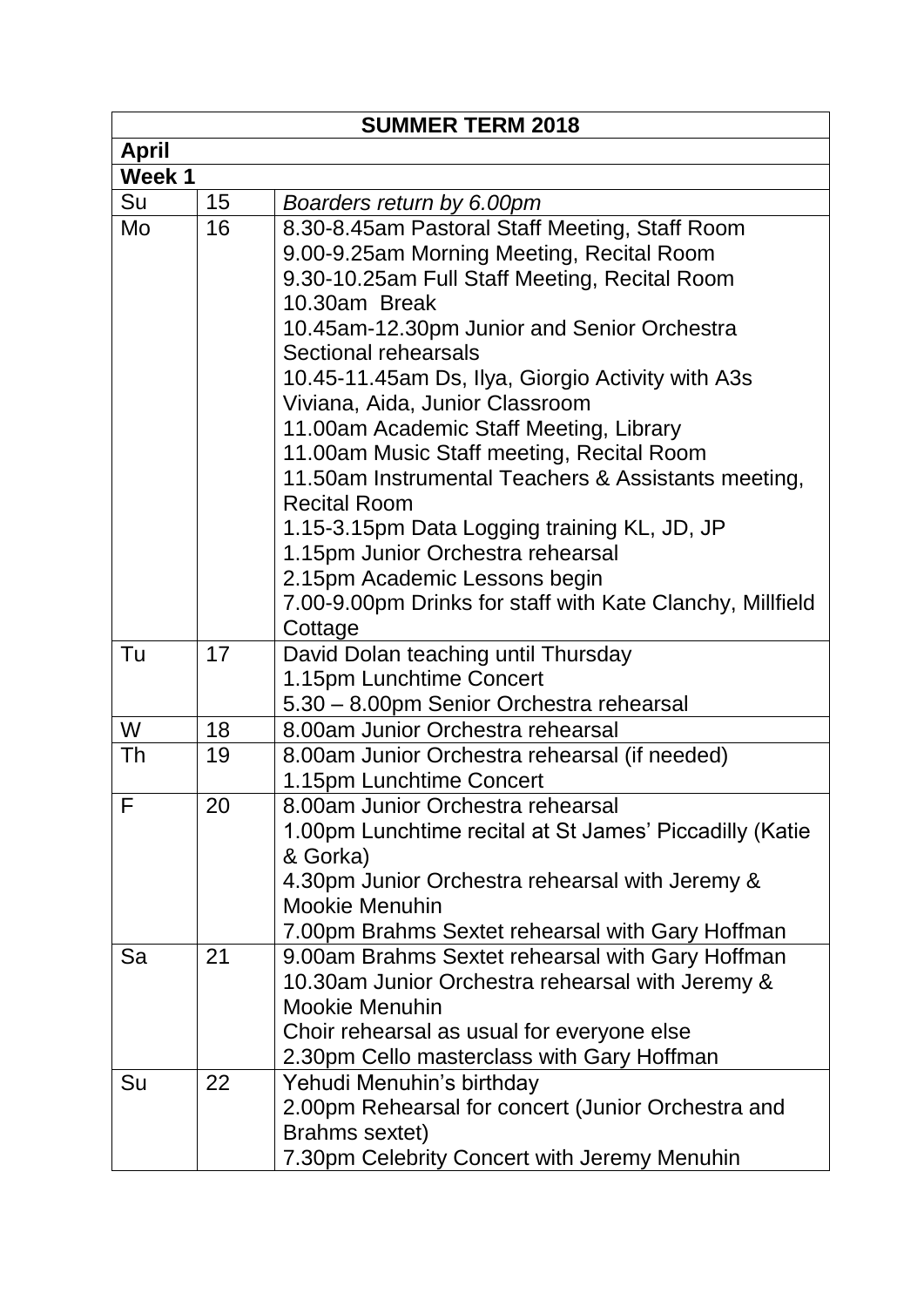| Week 2     |                |                                                        |  |
|------------|----------------|--------------------------------------------------------|--|
| M          | 23             | <b>Founder's Day Morning</b>                           |  |
|            |                | 9.30am Film (in the Auditorium)                        |  |
|            |                | 10.30am Break                                          |  |
|            |                | 11am Concert, followed by sing-through of Parry: I was |  |
|            |                | glad                                                   |  |
|            |                | 12.30pm Lunch (Barbecue)                               |  |
| Tu         | 24             | 10.45am Piano masterclass with Edith Fischer           |  |
|            |                | 1.15pm Lunchtime Concert                               |  |
|            |                | 5.30 - 8pm Senior Orchestra rehearsal                  |  |
| W          | 25             |                                                        |  |
| Th         | 26             | 1.15pm Lunchtime Concert                               |  |
| F          | 27             | 8.30am Silver DoE practice expedition (returns Sun 29) |  |
|            |                | 2.00pm Bridge Tea                                      |  |
| Sa         | 28             | 9am Senior Orchestra rehearsal                         |  |
| Su         | 29             | 3.00pm Silver DoE practice expedition return           |  |
|            |                | <b>Memorial event for Hazel Sheen</b>                  |  |
| Week 3     |                |                                                        |  |
|            | 30             |                                                        |  |
| M          |                | 7.30pm Showcase concert                                |  |
| <b>May</b> |                |                                                        |  |
| Tu         | 1              | 8.00am Scotland group departs                          |  |
|            |                | 1.15pm Academic Staff Meeting, Library                 |  |
|            |                | 1.15pm Lunchtime Concert                               |  |
|            |                | 7.00pm Concert at The Maltings, Berwick                |  |
| W          | $\overline{2}$ | 11.00am Concert at The Hippodrome, Eyemouth            |  |
| Th         | 3              | 1.15pm Lunchtime Concert                               |  |
|            |                | 7.30pm Concert at New Lanark                           |  |
| F          | 4              | 3.00pm Concert at Cannongate Kirk, Edinburgh           |  |
| Sat        | 5              | 5.00pm Concert at Blair Atholl                         |  |
| Su         | 6              | 3.00pm Concert at Blair Atholl                         |  |
| Week 4     |                |                                                        |  |
| M          | $\overline{7}$ | 5.30pm Scotland group return                           |  |
| Tu         | 8              | 9.15 - 10.00am All School photograph                   |  |
|            |                | 10.30am Ds Plant Sale                                  |  |
|            |                | David Dolan teaching until Thursday                    |  |
|            |                | 12.30pm Quartet performance at Swiss Ambassador's      |  |
|            |                | Residence                                              |  |
|            |                | 1.15pm Lunchtime Concert                               |  |
| W          | 9              | <b>KC at SOH Conference London</b>                     |  |
|            |                |                                                        |  |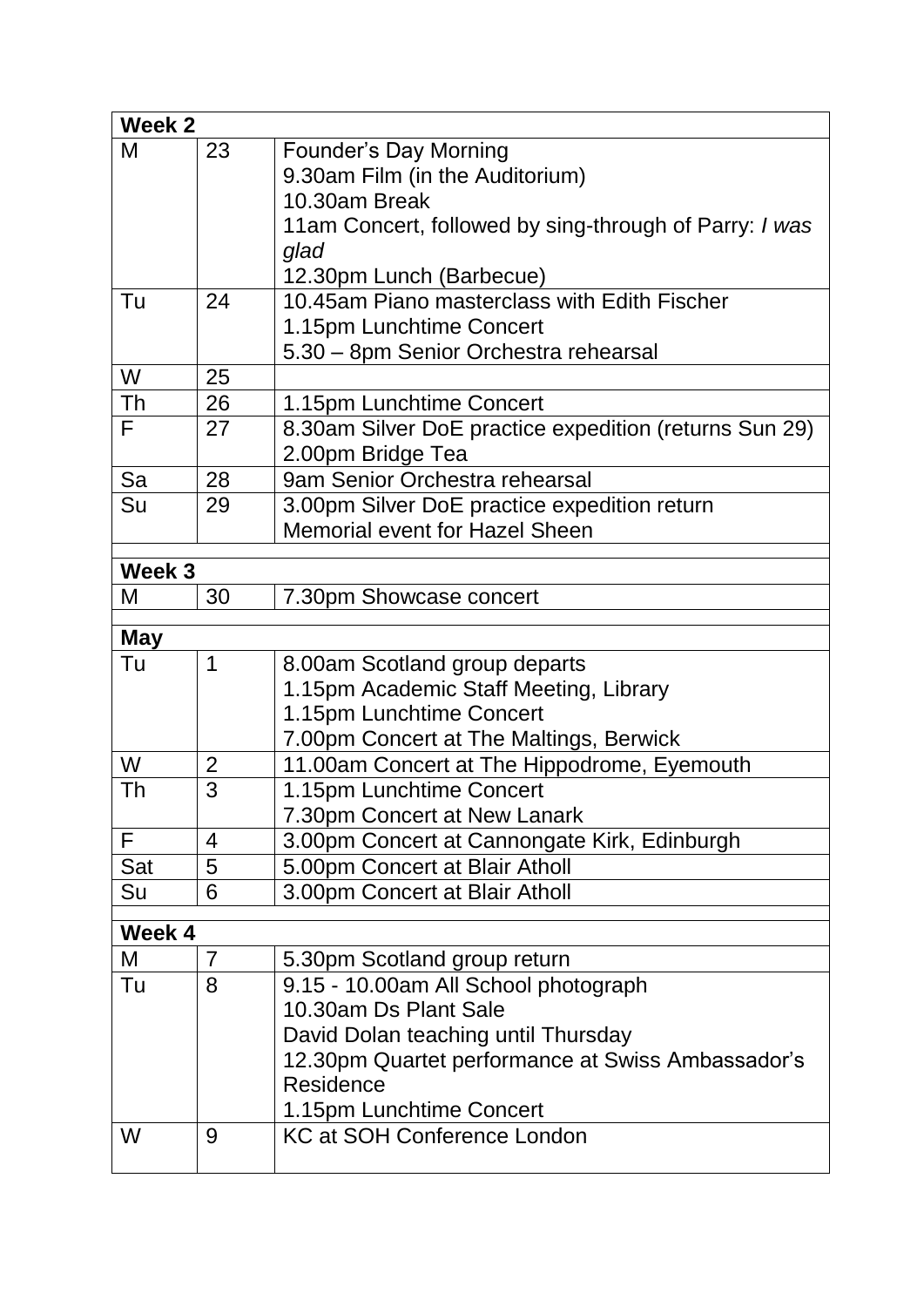| Th     | 10 | 8.30am Improvisation assessments                     |  |  |
|--------|----|------------------------------------------------------|--|--|
|        |    | 1.15pm Lunchtime Concert                             |  |  |
|        |    | 1.30pm IGCSE Science                                 |  |  |
| F      | 11 | 1.15pm Showcase Lunchtime Concert                    |  |  |
|        |    | Paul Ellison in school (Double Bass Masterclass)     |  |  |
| Sa     | 12 |                                                      |  |  |
| Su     | 13 | 4.00pm BBC Young Musician 2018 Final                 |  |  |
| Week 5 |    |                                                      |  |  |
| M      | 14 | KS2 Exam week                                        |  |  |
|        |    | 9.30am AS Spanish                                    |  |  |
| Tu     | 15 | 9.30am IGCSE French                                  |  |  |
|        |    | 1.15pm Lunchtime Concert                             |  |  |
| W      | 16 | 9.30am AS Maths                                      |  |  |
|        |    | 1.30pm AS German                                     |  |  |
| Th     | 17 | 1.15pm Lunchtime Concert                             |  |  |
| F      | 18 | 1.30pm AS English Literature                         |  |  |
|        |    | 1.30pm AS Spanish                                    |  |  |
| Sa     | 19 | 7.30pm Orchestral Concert, Dorking Halls             |  |  |
|        |    | 8.30pm Leatherhead Drama Festival, (guitarists)      |  |  |
| Su     | 20 | Viviane Plekhotkine, Darwin Chang & Jelena Horvat to |  |  |
|        |    | Postacchini Competition in Italy                     |  |  |
| Week 6 |    |                                                      |  |  |
| M      | 21 | 9.30am AS Chinese                                    |  |  |
|        |    |                                                      |  |  |
|        |    | 1.30pm AS Japanese<br>1.30pm GCSE Chinese            |  |  |
| Tu     | 22 | 9.30am A2 Music                                      |  |  |
|        |    | 9.30am AS Chemistry                                  |  |  |
|        |    | 9.30am AS German                                     |  |  |
|        |    | 9.30am IGCSE English Literature                      |  |  |
|        |    | 1.15pm Lunchtime Concert                             |  |  |
|        |    | 2.15pm YM Enterprises Ltd meeting                    |  |  |
| W      | 23 | 9.30am AS Maths                                      |  |  |
|        |    | 9.30am AS Polish                                     |  |  |
|        |    | 1.30pm IGCSE Science                                 |  |  |
|        |    | 2.00pm Half Term Profiles to be completed            |  |  |
| Th     | 24 | 9.30am AS Chinese                                    |  |  |
|        |    | 9.30am IGCSE Maths                                   |  |  |
|        |    | 1.15pm Lunchtime Concert                             |  |  |
|        |    | 1.30pm AS Biology                                    |  |  |
|        |    | 7.30pm Celebrity Concert with the Castilian 4tet     |  |  |
|        |    |                                                      |  |  |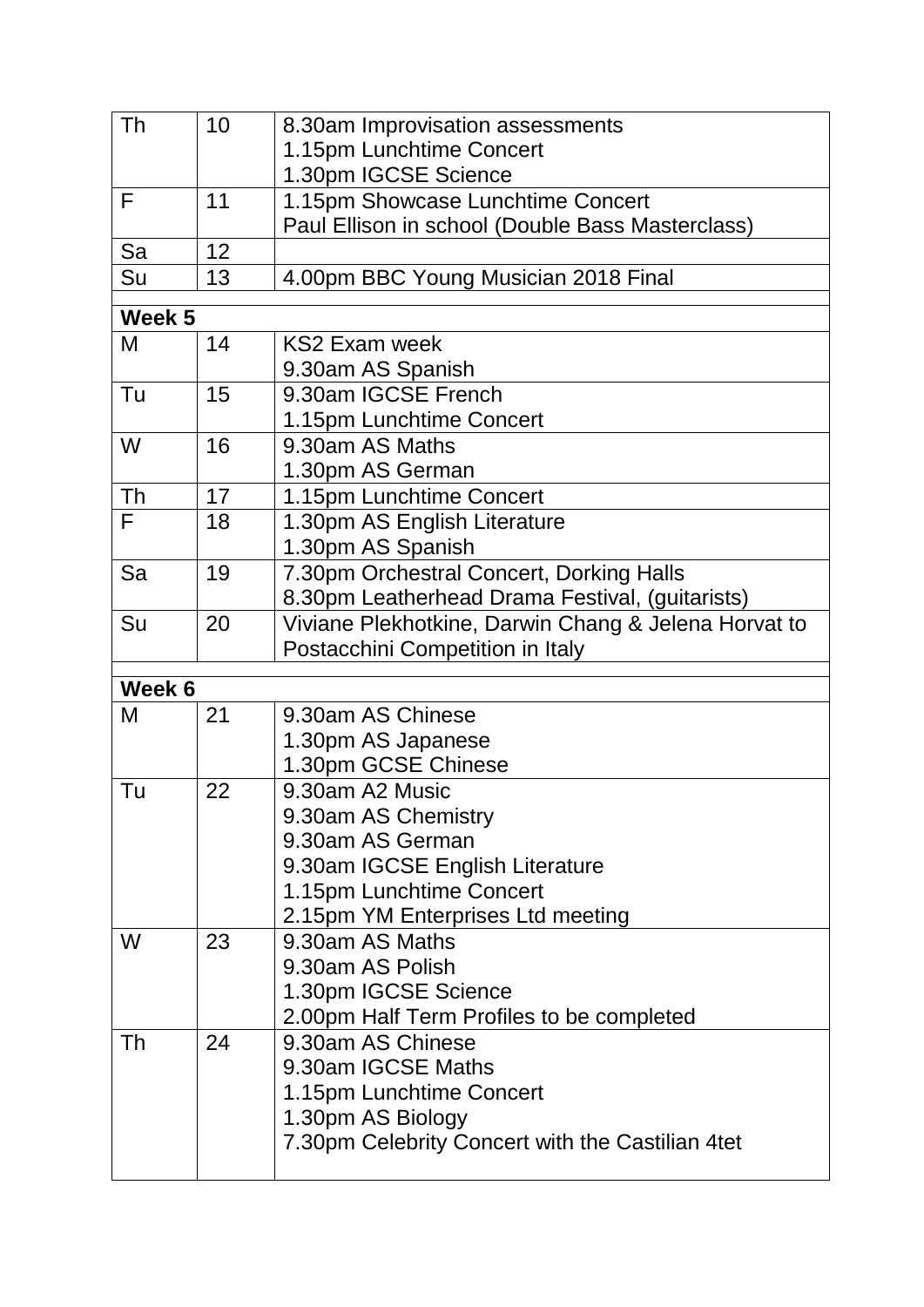| $\mathsf{F}$ | 25                    | 9.30am AS Chemistry                                |
|--------------|-----------------------|----------------------------------------------------|
|              |                       | 1.30pm AS English Literature                       |
|              |                       | Half Term - pupils may leave from 4.15pm           |
| Sa           | 26                    | All pupils to have left by 12 noon                 |
|              |                       |                                                    |
|              | <b>Half Term week</b> |                                                    |
| Tu           | 29                    | 1.30pm A2 English Literature (Max, Joe, Natasha)   |
| June         |                       |                                                    |
| Week 7       |                       |                                                    |
| Su           | 3                     | All pupils to return by 6.00pm                     |
| M            | 4                     | <b>School Exam Week</b>                            |
|              |                       | 9.30am AS French                                   |
|              |                       | 9.30am IGCSE History                               |
|              |                       | 1.30pm AS Biology                                  |
|              |                       | 1.30pm A2 English Literature                       |
| Tu           | 5                     | 9.30am IGCSE English Language                      |
|              |                       | 9.30am A2 German                                   |
|              |                       | 1.15pm Lunchtime Concert                           |
| W            | 6                     | 9.30am AS Maths                                    |
|              |                       | 1.30pm GCSE Music                                  |
| Th           | $\overline{7}$        | 9.30am A2 Biology                                  |
|              |                       | 9.30am IGCSE Maths                                 |
|              |                       | 10.00am Finance & General Purposes Committee (Inv) |
|              |                       | 1.15pm Lunchtime Concert                           |
| F            | 8                     | 9.30am A2 German                                   |
|              |                       | 9.30am A2 Japanese                                 |
|              |                       | 9.30am AS French                                   |
|              |                       | 1.30pm IGCSE History                               |
|              |                       | 7.30pm Showcase Concert                            |
| Sa           | 9                     | 8.30pm Bronze DoE practice (return Sun 10)         |
| Su           | 10                    | 5.00pm Bronze DoE return                           |
| Week 8       |                       |                                                    |
| M            | 11                    | 1.30pm A2 Biology                                  |
| Tu           | 12 <sup>2</sup>       | 9.00am-12.15pm D6s to Elmbridge Junior Citizen at  |
|              |                       | <b>Walton Fire Station,</b>                        |
|              |                       | David Dolan teaching until Thursday                |
|              |                       | 1.15pm Lunchtime Concert                           |
| W            | 13                    | 9.30am AS Maths                                    |
|              |                       | 1.30pm GCSE Russian                                |
| Th           | 14                    | 10.00am Finance & General Purposes Committee (bgt) |
|              |                       | 1.15pm Lunchtime Concert                           |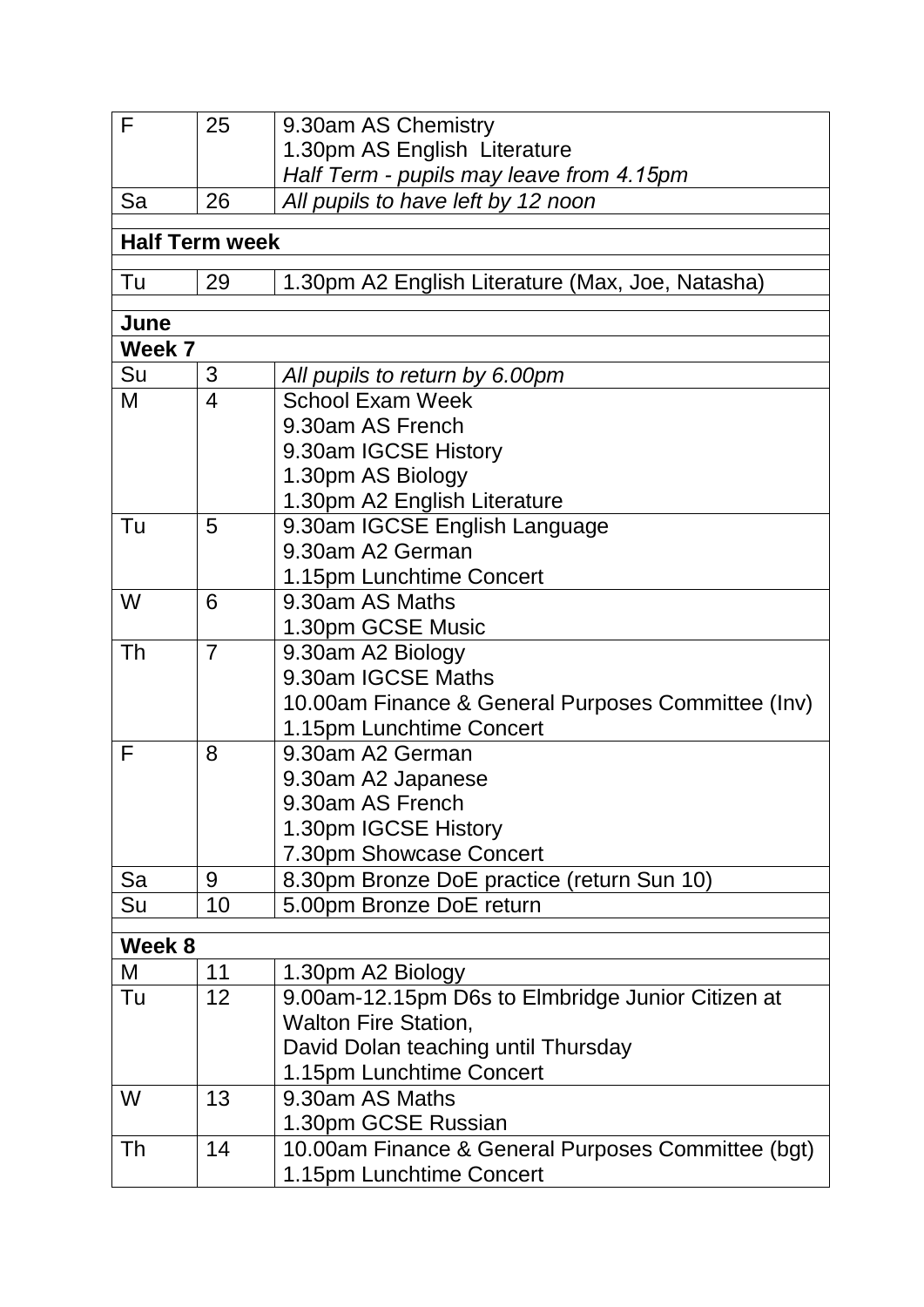| F       | 15 |                                                |
|---------|----|------------------------------------------------|
| Sa      | 16 | 7.30pm Marryat Festival (3 students + 2 staff) |
|         |    | 7.30pm Celebrity Concert with Imogen Cooper    |
| Su      | 17 |                                                |
|         |    |                                                |
| Week 9  |    |                                                |
| M       | 18 | 8.30am Violin Assessments (1)                  |
|         |    | 9.30am A2 Biology                              |
|         |    | 9.30am IGCSE German                            |
|         |    | 1.30pm A2 Turkish                              |
| Tu      | 19 | 8.30am Violin Assessments (2)                  |
|         |    | 1.15pm Lunchtime Concert                       |
|         |    | 1.30pm A2 Maths                                |
|         |    | 1.30pm GCSE Russian                            |
| W       | 20 | 9.30am Piano Assessments                       |
| Th      | 21 | 1.15pm Academic Staff Meeting Library          |
|         |    | 1.15pm Lunchtime Concert                       |
|         |    | 5.30pm & 7.00pm Music in the Grotto, Painshill |
| F       | 22 | <b>Guitar and Bass Assessments</b>             |
|         |    | 9.30am A2 Maths                                |
|         |    | 5.30pm & 7.00pm Music in the Grotto, Painshill |
| Sa      | 23 |                                                |
| Su      | 24 |                                                |
| Week 10 |    |                                                |
| M       | 25 | 2.15pm Cello Assessments                       |
| Tu      | 26 | 10.00am Full Council Meeting                   |
|         |    | 1.15pm Lunchtime Concert                       |
|         |    | 5.00pm Music Reports to be completed           |
| W       | 27 | 6.00pm Pianists' concert at Longfrey           |
| Th      | 28 | 1.15pm Open Lunchtime Concert                  |
|         |    | 5.00pm All Reports to be written               |
|         |    | Brackenbury Award entries to be submitted      |
| F       | 29 | 7.30pm Wigmore Hall                            |
| Sa      | 30 |                                                |
|         |    |                                                |
| July    |    |                                                |
| Su      | 1  | 5.00pm Orchestral Picnic Concert               |
| Week 11 |    |                                                |
| M       | 2  |                                                |
| Tu      | 3  | 10.30am & 1.15pm Schools Concerts              |
|         |    | 5.00pm Tutors to finish checking Reports       |
| W       | 4  |                                                |
|         |    |                                                |